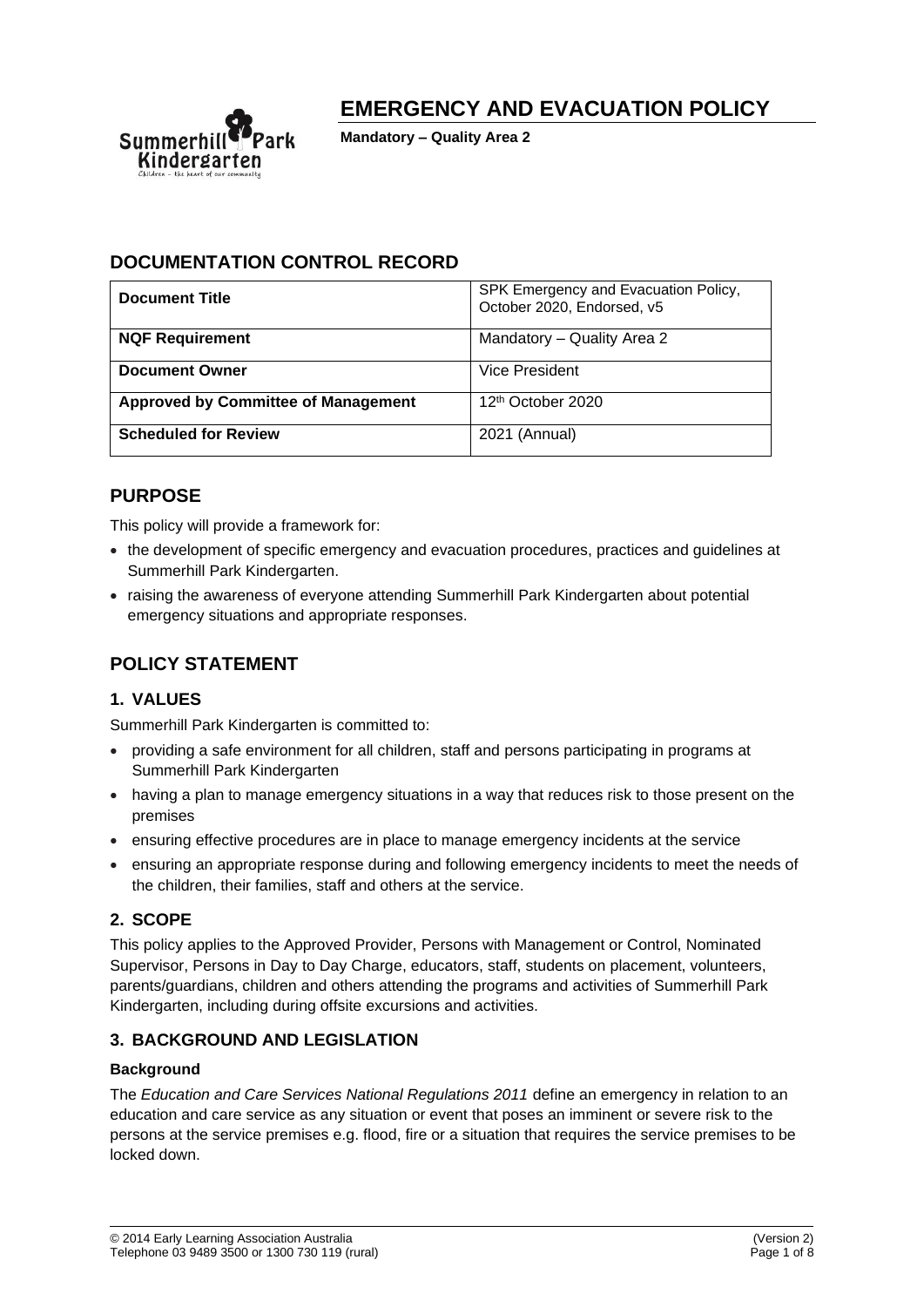Comprehensive emergency management includes prevention, preparedness, response and recovery.

Services are required to have policies and procedures in place detailing what needs to be done in an emergency, including an emergency and evacuation floor plan. These policies and procedures must be based on a risk assessment that identifies potential emergencies relevant to the service (Regulation 97).

Early childhood services have a duty of care to all attending the facility including the children, staff, volunteers, students, visitors and contractors. It is also a requirement under the *Occupational Health and Safety Act 2004* (Vic) that employers provide a healthy and safe environment for all persons who access the service's facilities and/or programs.

All services in Victoria are required to have an *Emergency Management Plan* (EMP) as part of their everyday 'best practice' operations. All education and care services listed on the Department of Education and Training (DET)'s Bushfire At-Risk Register are required as a condition of their service approval to submit their EMP to their regional office annually. DET provides *Emergency Management Plan Guidelines* and an *Emergency Management Plan* template to assist services develop and review their EMP (refer to *Sources* below for the link). All services must complete the required sections of the plan and lodge it with the relevant DET regional office. A copy should also be attached to this policy.

#### **Legislation and standards**

Relevant legislation and standards include but are not limited to:

- *Education and Care Services National Law Act 2010*
- *Education and Care Services National Regulations 2011* including: Regulations 97, 98, 168(2)(e)
- *National Quality Standard*, including Quality Area 2: Children's Health and Safety
- *Occupational Health and Safety Act 2004* (Vic)

### **4. DEFINITIONS**

The terms defined in this section relate specifically to this policy. For commonly used terms e.g. Approved Provider, Nominated Supervisor, Regulatory Authority etc. refer to the *General Definitions* section of this manual.

**Attendance record:** Kept by the service to record details of each child attending the service including name, time of arrival and departure, signature of person delivering and collecting the child or of the Nominated Supervisor or educator (Regulation 158).

**Country Fire Authority (CFA):** CFA respond to a variety of fire and emergency incidents. They are also involved in a range of other activities including:

- fire safety building inspections
- delivering community awareness, education and safety programs
- post-incident analysis and fire investigation
- fire prevention planning and land use planning at a municipal level.

**Duty of care:** A common law concept that refers to the responsibilities of a service to provide an adequate level of protection against harm and all reasonable foreseeable risks.

**Emergency:** Includes any situation or event that poses an imminent or severe risk to the persons at the education and care service premises e.g. flood, fire or a situation that requires the service premises to be locked down (National Regulations, page 5).

**Emergency Management Plan (EMP):** A written set of instructions for the service to prepare for and respond to emergencies. A guide to preparing an emergency plan and an *Emergency Management Plan* template are available on the DET website (refer to *Sources* below).

**Hazard:** A source or situation with a potential for harm in terms of human injury or ill health, damage to property, damage to the environment or a combination of these.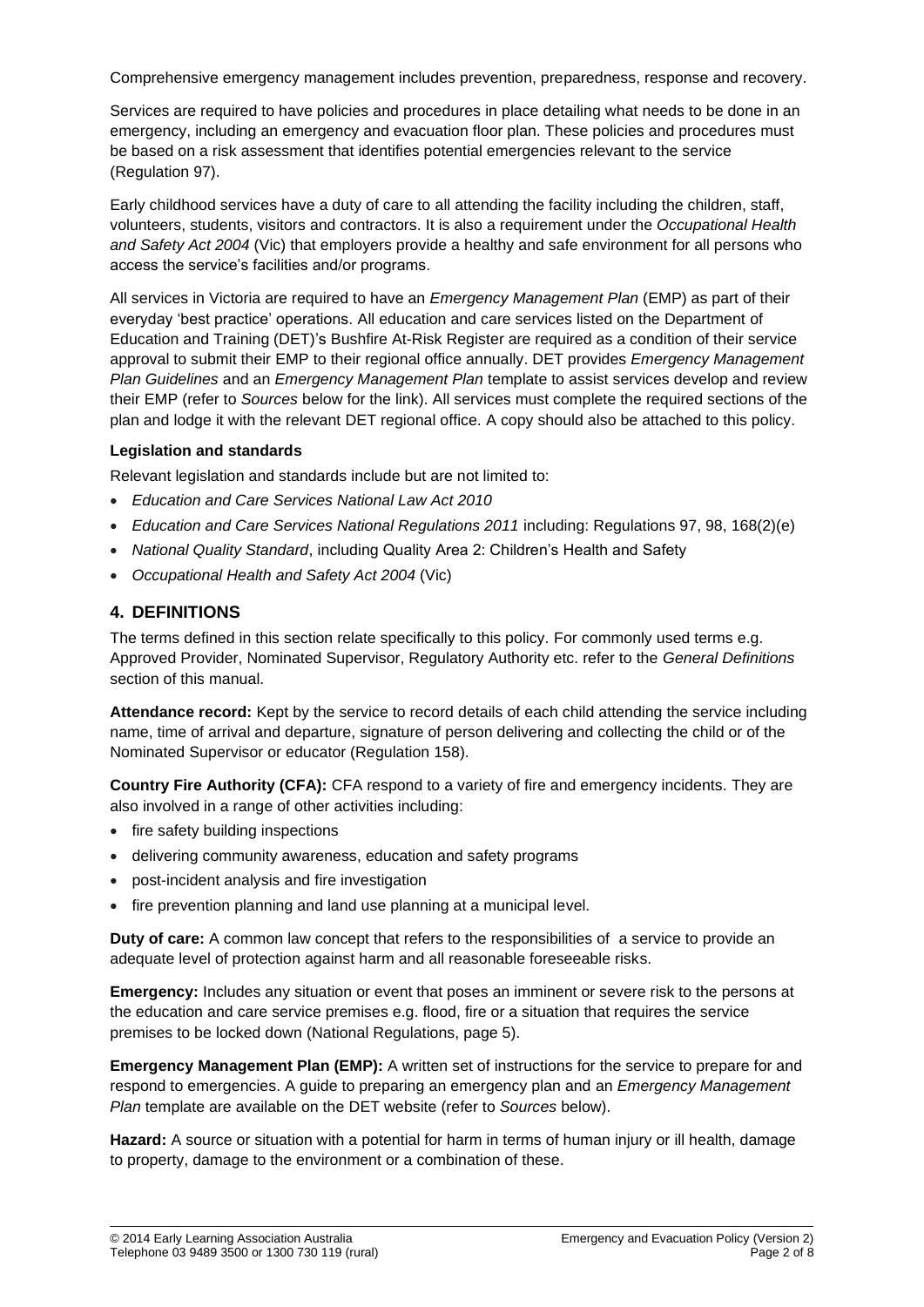**Incident, Injury, Trauma and Illness Record:** Contains details of any incident, injury, trauma or illness that occurs while the child is being educated and cared for by the service. Any incident, injury, trauma or illness must be recorded as soon as is practicable but not later than 24 hours after the occurrence.

These details must be kept for the period of time specified in Regulation 183. A sample *Incident, Injury, Trauma and Illness Record* is available from the ACECQA: [www.acecqa.gov.au](http://www.acecqa.gov.au/) (Search 'Sample forms and templates').

**Planned closure:** services identified as being at high fire risk and on the DET's Bushfire at-Risk Register will close on days determined to have a fire danger rating of Code Red by the Emergency Management Commissioner. Where possible, four to seven days notice of a planned closure will be provided. Services not on the Department's Bushfire at-Risk Register will remain open, unless directly threatened by fire or another emergency..

**Metropolitan Fire Brigade (MFB):** provide a fire and rescue service and are the first to respond to specific medical emergencies. The MFB aims to reduce the incidence and impact of fire and other emergencies on the community. This is achieved through the delivery of educational strategies that assist the community to become more self-reliant, including:

- fire safety building inspections, and checking fire fighting equipment
- delivering community awareness, education and safety programs.

**Notifiable incident:** An incident involving workplace health and safety that is required by law to be reported to WorkSafe Victoria. Notification is required for incidents that result in death or serious injury/illness, or dangerous occurrences. For a complete list of incidents that must be reported to WorkSafe Victoria, refer to the *Guide to Incident Notification* on the WorkSafe Victoria website: [www.worksafe.vic.gov.au](http://www.worksafe.vic.gov.au/)

**Risk management:** A structured approach to managing uncertainty related to a threat; a sequence of activities including the identification, assessment and prioritisation of risks followed by co-ordinated and economical application of resources to minimise, monitor and control the probability and/or impact of those risks.

**Serious incident:** A serious incident (regulation 12) is defined as any of the following:

- the death of a child while being educated and cared for at the service or following an incident at the service
- any incident involving serious injury or trauma, while the child is being educated and cared for, which:
	- − a reasonable person would consider required urgent medical attention from a registered medical practitioner, or
- − the child attended or ought reasonably to have attended a hospital , e.g. a broken limb\*

\*NOTE: In some cases (for example rural and remote locations) a General Practitioner conducts consultation from the hospital site. Only treatment related to serious injury or illness or trauma are required to be notified, not other health matters

- any incident involving serious illness of a child while that child is being educated and cared for by a service for which the child attended, or ought reasonably to have attended, a hospital e.g. severe asthma attack, seizure or anaphylaxis\*
- any emergency for which emergency services attended. NOTE: This means an incident, situation or event where there is an imminent or severe risk to the health, safety or wellbeing of a person/s at an education and care service. It does not mean an incident where emergency services attended as a precaution
- a child appears to be missing or cannot be accounted for at the service,
- a child appears to have been taken or removed from the service in a manner that contravenes the National Regulations
- a child was mistakenly locked in or out of the service premises or any part of the premises.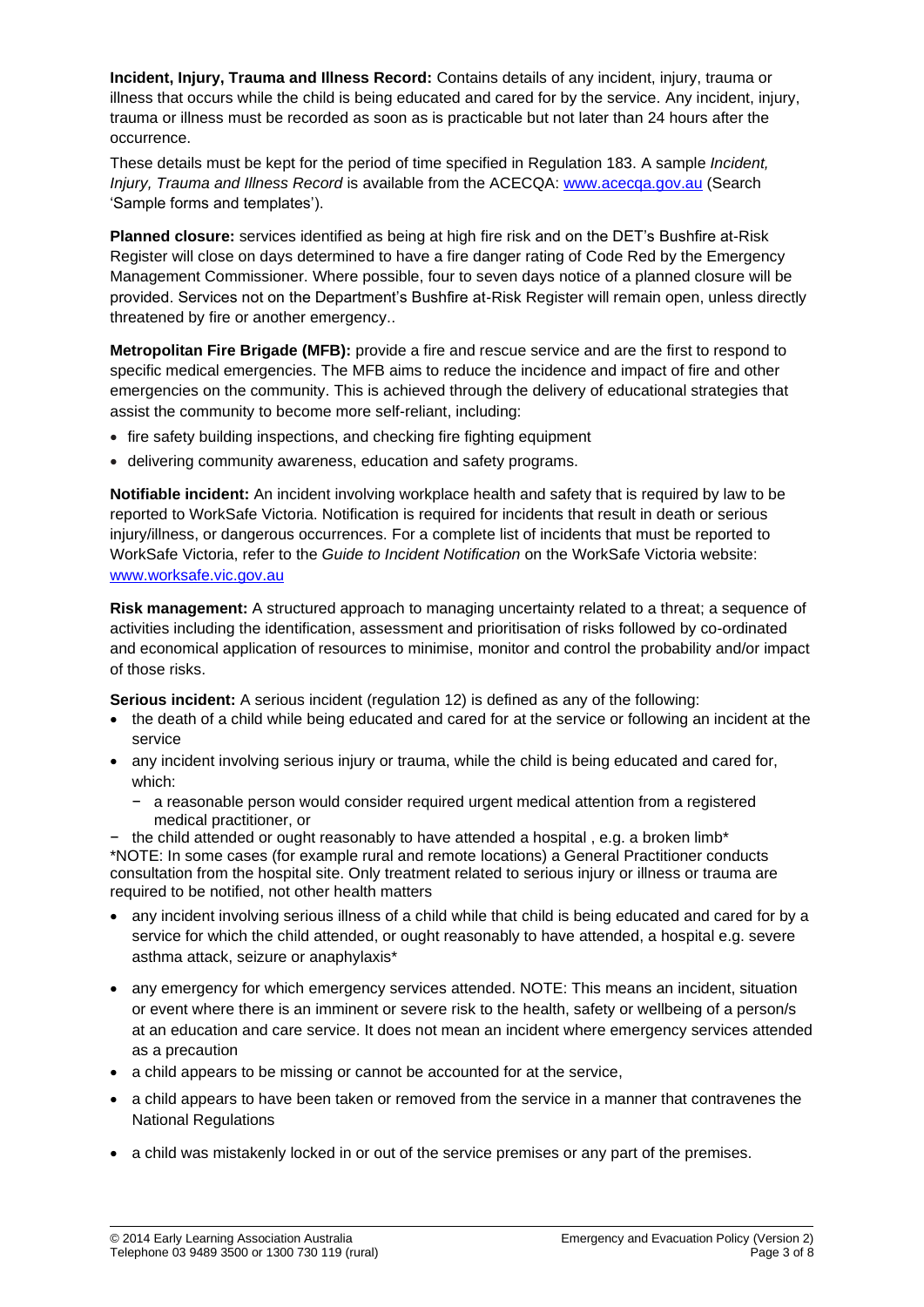• Examples of serious incidents include amputation (e.g. removal of fingers), anaphylactic reaction requiring hospitalisation, asthma requiring hospitalisation, broken bone/fractures, bronchiolitis, burns, diarrhoea requiring hospitalisation, epileptic seizures, head injuries, measles, meningococcal infection, sexual assault, witnessing violence or a frightening event.

**State of emergency:** A situation in which the government is granted special powers, by constitutional or legal provision, to deal with a perceived threat to law and order, or public safety e.g. a pandemic declared by the Chief Health Officer.

**WorkSafe Victoria:** The manager of Victoria's workplace safety system. WorkSafe Victoria:

- strives to prevent workplace injuries, illness and fatalities
- provides benefits to injured workers and helps them to return to work
- enforces Victoria's occupational health and safety laws
- provides reasonably priced workplace injury insurance for employers.
- provides an emergency response service 24 hours per day.

### **5. SOURCES AND RELATED POLICIES**

#### **Sources**

- Australian Standards: Planning for emergencies in facilities (AS 3745–2010) available from [www.infostore.saiglobal.com](https://infostore.saiglobal.com/)
- Department of Education and Training, *Guide to Preparing an Emergency Plan* and *Emergency Management Plan*: [www.education.vic.gov.au](http://www.education.vic.gov.au/Pages/default.aspx) (*Search* emergency management planning early childhood services)
- Department of Education and Training, *Emergency Management Plan*: [www.education.vic.gov.au](http://www.education.vic.gov.au/Pages/default.aspx) (*Search* emergency management planning early childhood services)
- Emergency Management Victoria: [www.emv.vic.gov.au](http://www.emv.vic.gov.au/)
- Metropolitan Fire Brigade: [www.mfb.vic.gov.au](http://www.mfb.vic.gov.au/)
- Country Fire Authority: [www.cfa.vic.gov.au](http://www.cfa.vic.gov.au/)
- State Emergency Service: [www.ses.vic.gov.au](http://www.ses.vic.gov.au/)
- WorkSafe Victoria: [www.worksafe.vic.gov.au](http://www.worksafe.vic.gov.au/)

#### **Service policies**

- *Administration of First Aid Policy*
- *Administration of Medication Policy*
- *Delivery and Collection of Children Policy*
- *Incident, Injury, Trauma and Illness Policy*
- *Occupational Health and Safety Policy*
- *Staffing Policy*
- *Supervision of Children Policy*

## **PROCEDURES**

#### **The Approved Provider and Persons with Management or Control are responsible for:**

- completing the DET *Emergency Management Plan* (refer to *Sources*), lodging this with the relevant DET regional office and attaching a copy to this policy
- conducting a risk assessment to identify potential emergencies that the service may encounter (Regulation 97(2)) (refer to attached *Emergency Management Plan*)
- developing instructions for what must be done in the event of an emergency (Regulation  $97(1)(a)$ ) (refer to attached *Emergency Management Plan*)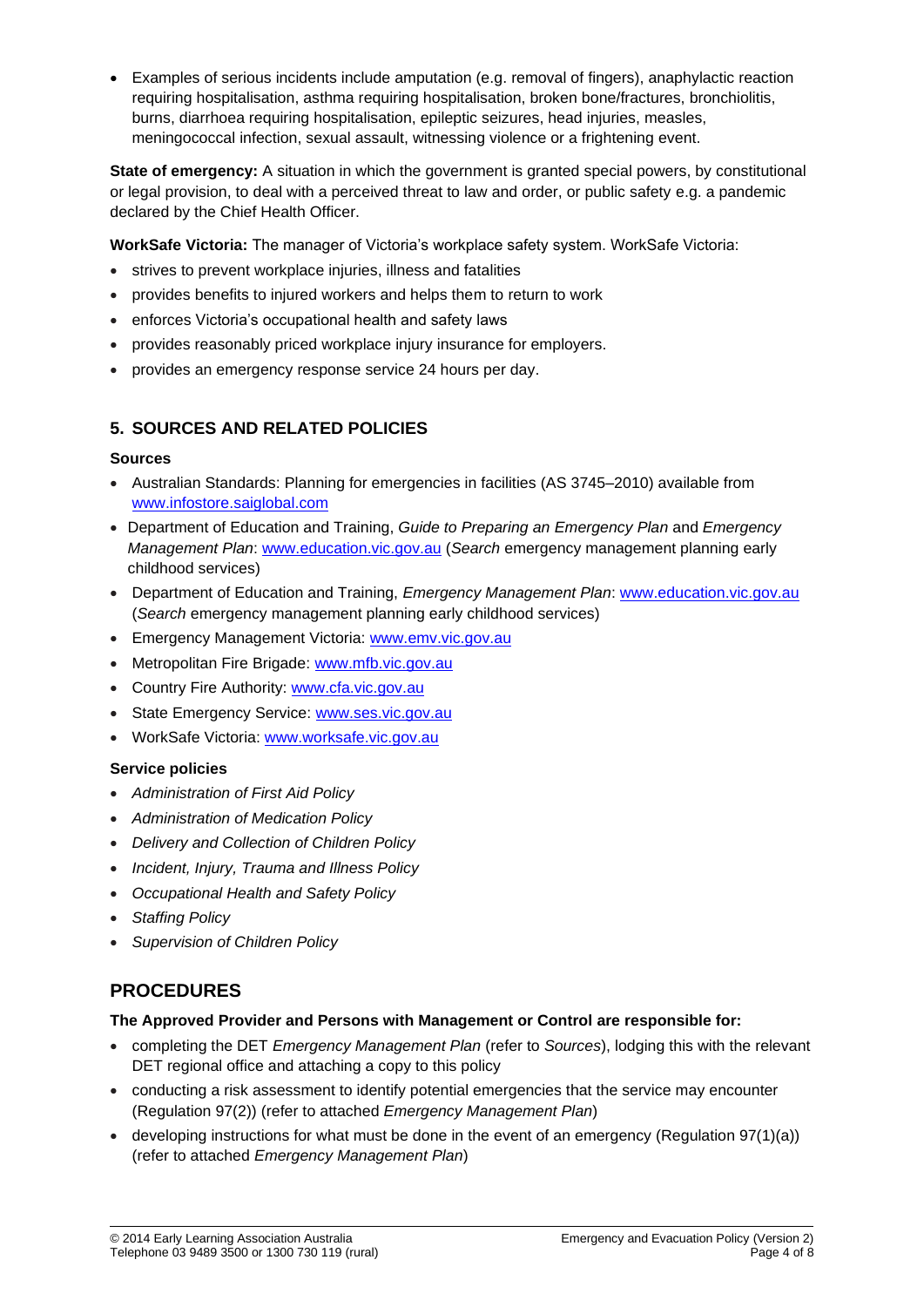- appointing an Incident Management Team (IMT) to oversee safety at the service in the event of an emergency (refer to attached *Emergency Management Plan*)
- developing an emergency and evacuation floor plan (Regulation 97(1)(b)) (refer to attached *Emergency Management Plan*)
- ensuring that a copy of the emergency and evacuation floor plan and instructions are displayed in a prominent position near each exit at the service premises (Regulation 97(4))
- ensuring that the emergency and evacuation procedures are rehearsed at least once every 3 months by all at the service (Regulation 97(3)(a))
- ensuring that the rehearsals of the emergency and evacuation procedures are documented (Regulation 97(3)(b)) (refer to attached *Emergency Management Plan*)
- ensuring that those working at, or attending the service, have access to a phone for immediate communication with parents/guardians and emergency services (Regulation 98), and that phone numbers of emergency services are displayed
- identifying potential onsite hazards and taking action to manage and minimise risk (refer to attached *Emergency Management Plan*)
- ensuring all infrastructure and service equipment are regularly checked for condition and maintenance, including emergency exit lighting
- ensuring the location of first aid kits, fire extinguishers and other emergency equipment are clearly signposted
- ensuring all emergency equipment is maintained on a regular basis in accordance with requirements specified by regulations, such as the Australian Standards Building Code e.g. fire extinguishers, smoke detectors, evacuation kits, sprinkler systems and alarm or duress systems
- providing a fully-equipped portable first aid kit (refer to *Administration of First Aid Policy*)
- keeping lock-down areas is a state of readiness so they are safe for children, staff and visitors to be used
- developing a regular training schedule for staff to ensure that they are able to deal with emergency situations e.g. first aid, emergency management and OHS training
- regularly reviewing, evaluating and updating emergency management plans, manuals and procedures (at least annually or following an emergency incident)
- developing procedures to debrief staff following emergency incidents
- conducting checks of documentation and practices to ensure all requirements of this policy are being complied with
- notifying DET in writing within 24 hours of a serious incident (refer to *Definitions*)
- completing the *Incident, Injury, Trauma and Illness Record* (refer to *Definitions*) where required
- notifying DET within 7 days of an incident that required the service to be closed, or a circumstance that posed a significant risk to the health, safety or wellbeing of a child attending the service (National Law: Section 174(2)(c); Regulations: 175(2)(b)&(c), 176)
- reporting notifiable incidents (refer to *Definitions*) in the workplace to WorkSafe Victoria
- engaging with the Metropolitan Fire Brigade and/or Country Fire Authority regarding fire safety awareness and training for the service, including demonstrations of fire equipment, basic fire safety, smoke alarm, fire blankets and escape plans
- identifying staff and children requiring additional assistance in the event of an emergency (refer to attached *Emergency Management Plan*)
- ensuring that emergency contact details are provided on each child's enrolment form and that these are kept up to date
- ensuring that an attendance record (refer to *Definitions*) is maintained to account for all children attending the service (Regulation 158)
- keeping a written record of all visitors to the service, including time of arrival and departure
- ensuring all staff, parents/guardians, children, volunteers and students on placement understand the procedures to follow in the event of an emergency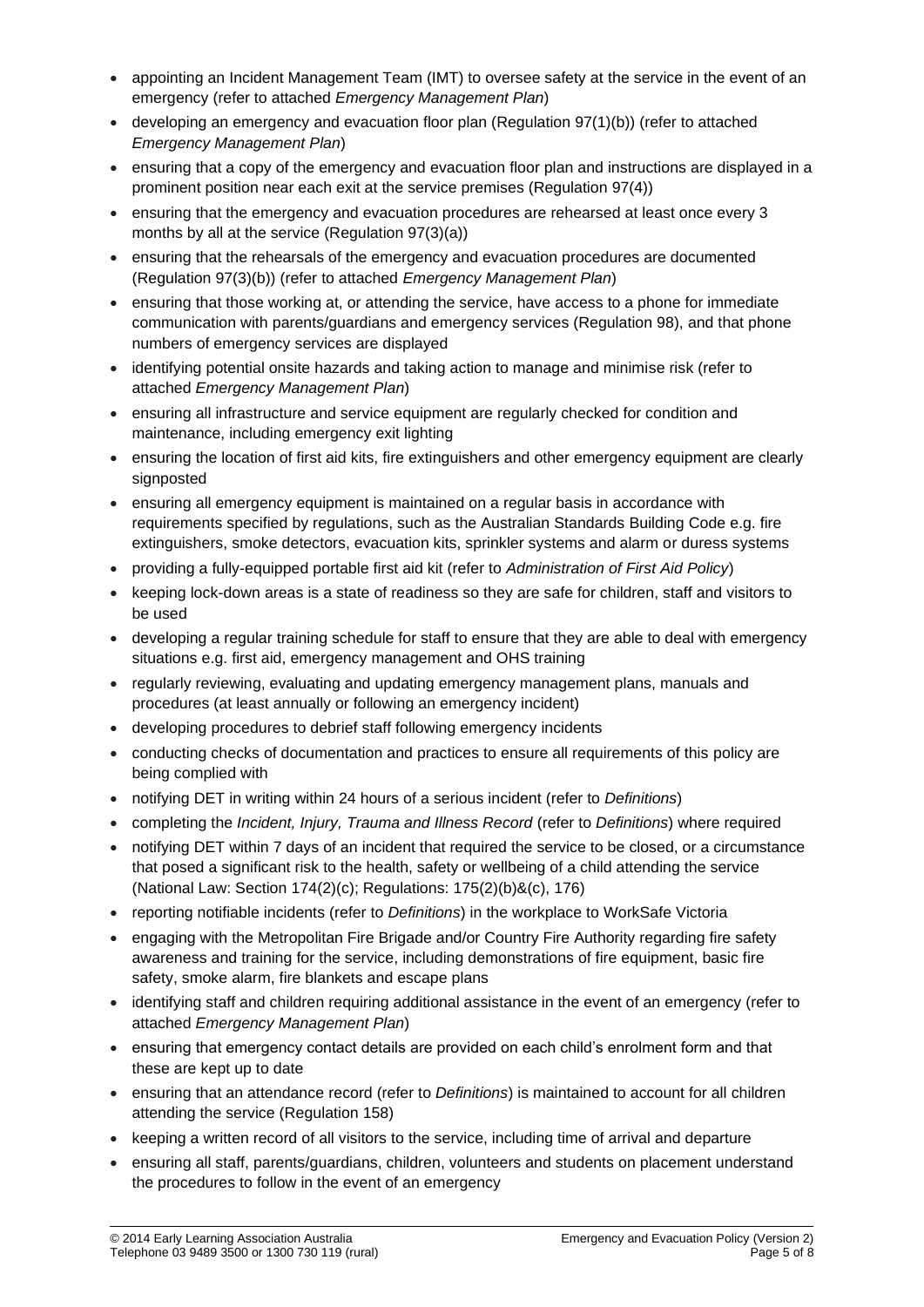- ensuring there are induction procedures in place to inform new staff, including casual or relief staff, of the emergency and evacuation policy and procedures
- ensuring all staff, parents/guardians, children, volunteers, students on placement and others attending the service are accounted for in the event of an evacuation
- developing procedures to deal with loss of critical functions, such as power/water shut off.

#### **The Nominated Supervisor and Persons in Day to Day Charge are responsible for:**

- ensuring that the emergency and evacuation floor plan is displayed in prominent positions and that all parents/guardians, volunteers, contractors, staff and relief staff are briefed and aware of the procedures
- ensuring that children are adequately supervised at all times and protected from hazards and harm (refer to *Supervision of Children Policy*)
- ensuring that the *Emergency Management Plan* (attached) is followed in the event of an emergency
- testing alarms and communication systems regularly, such as on a monthly basis
- keeping lock-down areas is a state of readiness so they are safe for children, staff and visitors to be used
- informing the Approved Provider of any serious or notifiable incidents (refer to *Definitions*) that must be reported to DET or WorkSafe Victoria.

#### **All other educators are responsible for:**

- implementing the procedures and responsibilities in this policy and the service's *Emergency Management Plan* (attached)
- supervising the children in their care and protecting them from hazards and harm (refer to *Supervision of Children Policy*)
- providing support to children before, during and after emergencies
- checking that the attendance record (refer to *Definitions*) is completed at the beginning and end of each session
- keeping lock-down areas is a state of readiness so they are safe for children, staff and visitors to be used
- checking that the emergency evacuation procedure is displayed in prominent positions and that all persons at the service are made aware of these (refer to attached *Emergency Management Plan*)
- rehearsing emergency evacuation procedures with the children at least once every 3 months (or more often, as required) and ensuring that these are documented (refer to attached *Emergency Management Plan*)
- providing feedback regarding the effectiveness of emergency and evacuation procedures to inform policy, procedures and manuals etc.
- completing the *Incident, Injury, Trauma and Illness Record*, as required
- informing the Nominated Supervisor or Persons in Day-to-Day Charge or, in their absence, the Approved Provider or Person with Management and Control, about any serious incidents or notifiable incidents (refer to *Definitions*) at the service
- attending first aid, emergency management and OHS training, as required
- communicating with parents about emergency procedures
- raising children's awareness about potential emergency situations and appropriate responses.

#### **Parents/guardians are responsible for:**

- familiarising themselves with the service's emergency and evacuation policy and procedures and the service's *Emergency Management Plan* (attached)
- ensuring they complete the attendance record (refer to *Definitions*) on delivery and collection of their children (refer to *Delivery and Collection of Children Policy*)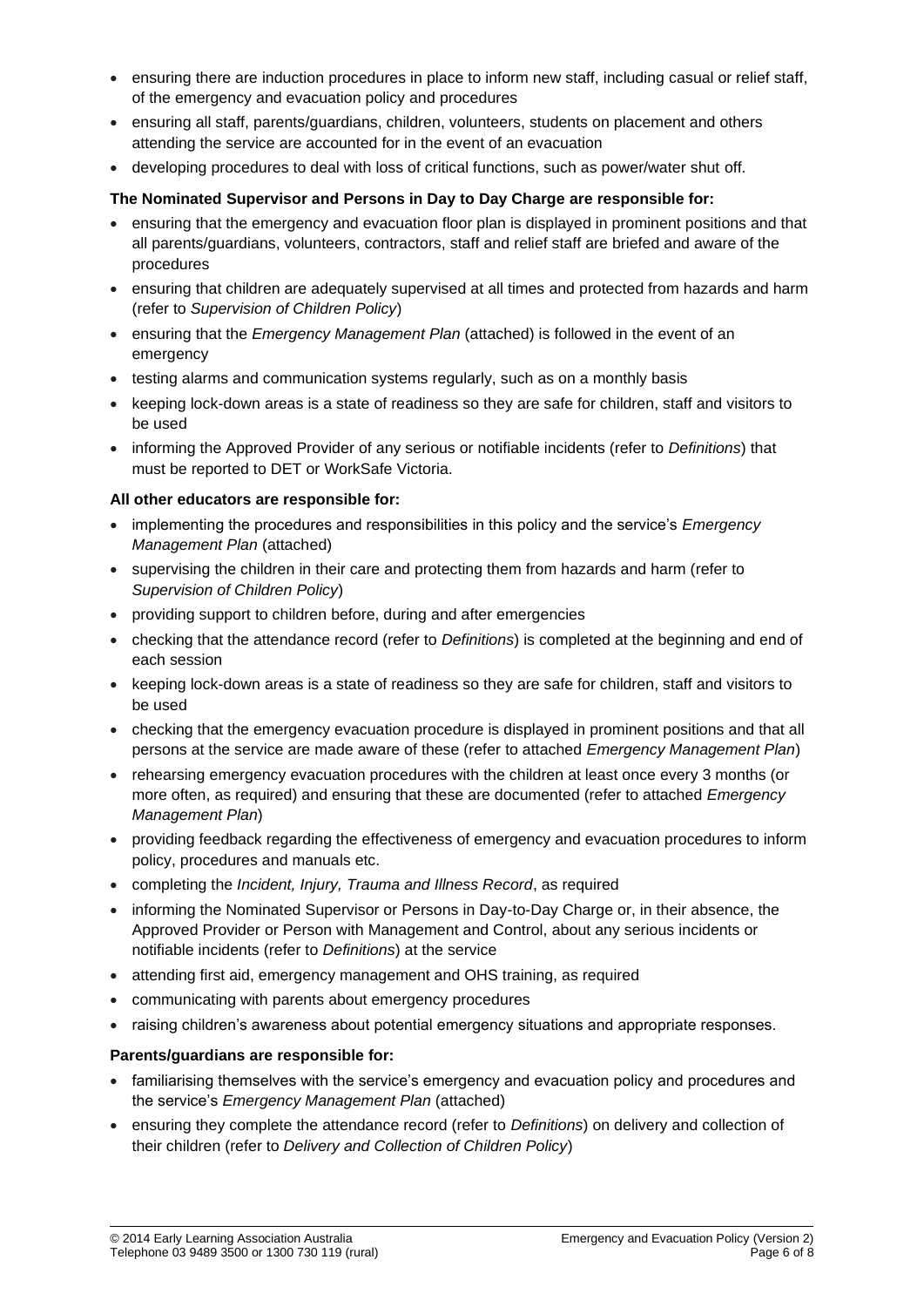- providing emergency contact details on their child's enrolment form and ensuring that this is kept up to date
- reinforcing the service's emergency and evacuation procedures with their child
- following the directions of staff in the event of an emergency or when rehearsing emergency procedures

**Volunteers and students, while at the service, are responsible for following this policy and its procedures.**

## **EVALUATION**

In order to assess whether the values and purposes of the policy have been achieved, the Approved Provider will:

- review the policy to determine whether it adequately addresses a range of potential emergency situations
- regularly seek feedback from everyone affected by the policy regarding its effectiveness particularly following an emergency
- review procedures, including evacuation procedures, to determine their effectiveness, including timing and processes
- use information gained from checks on documentation and practices and the *Incident, Injury, Trauma and Illness Record* to inform proposed changes to this policy
- revise the policy and procedures as part of the service's policy review cycle, or as required by legislation, research, policy and best practice
- consult with emergency services such as the MFB and CFA, to ensure the policy and procedures meet current best practices
- notify parents/guardians at least 14 days before making any change to this policy or its procedures unless a lesser period is necessary because of a risk.

## **ATTACHMENT**

• Complete DET's *Emergency Management Plan* and file a copy as an attachment to this policy. The template is available at: [www.education.vic.gov.au](http://www.education.vic.gov.au/Pages/default.aspx) (*Search* emergency management planning early childhood services)Authorisation

### **AUTHORISATION**

This policy was adopted by the Approved Provider of Summerhill Park Kindergarten on 12th October 2020.

## **REVIEW DATE:** JULY 2021

### **DOCUMENT HISTORY**

| <b>Version</b> | <b>Date</b> | By                                                                            | <b>Reason for change</b>           |
|----------------|-------------|-------------------------------------------------------------------------------|------------------------------------|
| 0.1            | 2014        | ELAA                                                                          | Initial Draft - ELAA template 2014 |
| 0.1            | 21/7/2015   | 2015 WHS<br>Manager (N<br>Suckling) &<br><b>Vice President</b><br>(H Whittle) | Review and endorsement by CoM      |